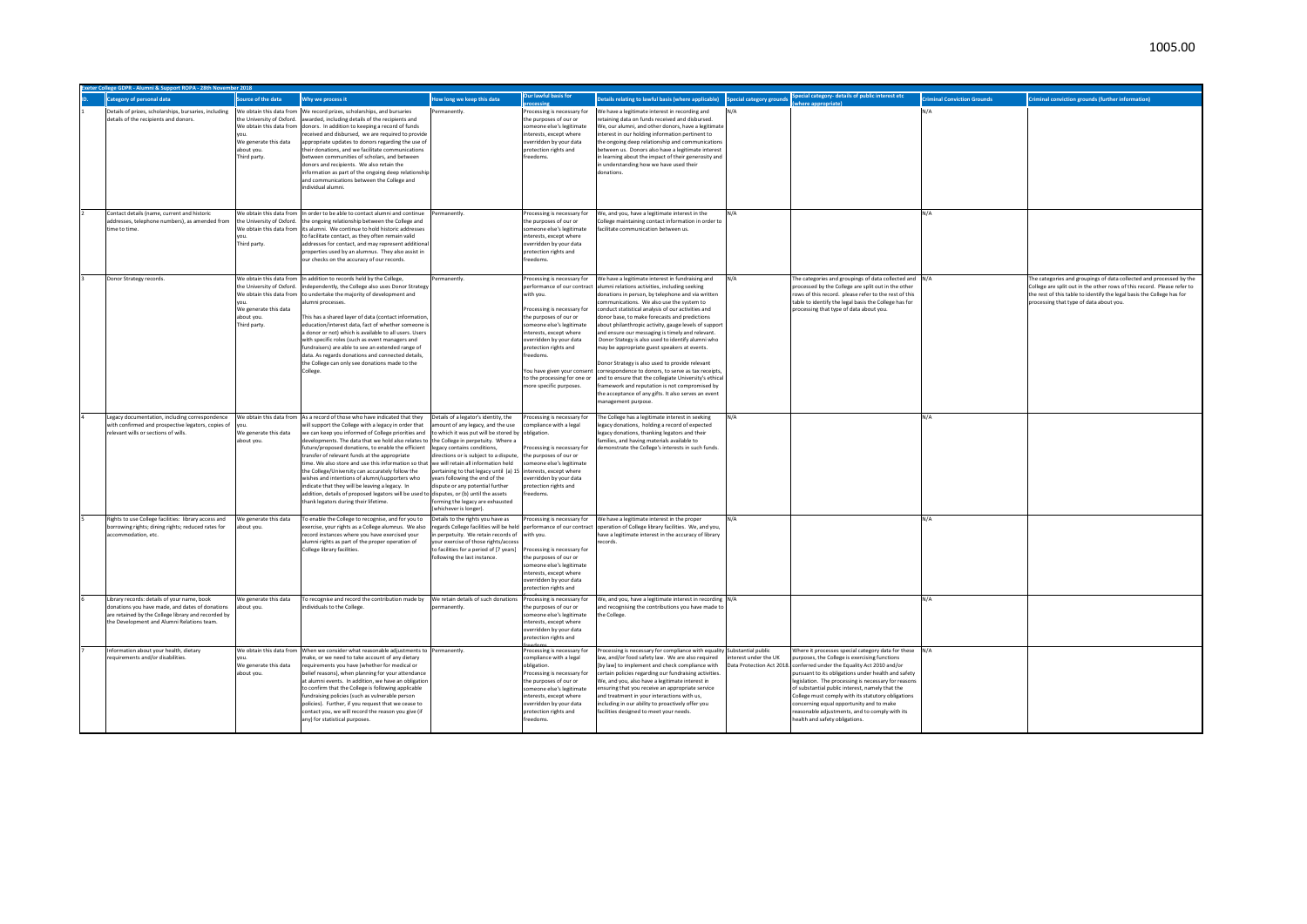| Security records, including CCTV records, access<br>control records and records of keys issued. Records<br>of security incidents, accident reports and health<br>and safety records.                                                                                                                                                                                                                                                                                                                                                 | We generate this data<br>about you.                                                                          | To monitor the attendance of people on College<br>premises, events on college premises, and relevant<br>incidents occurring, as part of the College's safety<br>and security arrangements                                                                                                                                                                                                                                                                             | CCTV records are retained for up to<br>50 days unless there is a justifiable<br>legal reason to hold footage longer<br>to assist with any investigation.<br>Access, accident, health and safety.<br>and similar records are retained for<br>vears. | Processing is necessary for<br>he purposes of our or<br>omeone else's legitimate<br>terests, except where<br>werridden by your data<br>protection rights and<br>reedoms                                                                        | We have a legitimate interest in monitoring the<br>ttendance of people on College premises, as part<br>the College's safety and security arrangements.                                                           | Substantial public<br>terest under the UK<br>Jata Protection Act 2018.             | To the extent that special category data is recorded, The processing relates to personal data<br>this will be done under the substantial public<br>interest as being required under an enactment or<br>rule of law, or preventing or detecting unlawful acts. with legal proceedings (including                                                                                                   | hat you have manifestly made public.<br>The processing is necessary in connection<br>prospective legal proceedings).<br>The processing is necessary for the<br>purpose of obtaining legal advice.<br>The processing is otherwise necessary fo<br>establishing, exercising or defending legal<br>rights.<br>The processing meets a condition in Part :<br>of Schedule 1 to the Data Protection Act<br>2018.<br>The processing meets a condition in Part 3<br>of Schedule 1 to the Data Protection Act<br>2018 |                                                                                                                                                                                                                                                                                                                                                                                                                                                                                                                                                                                                                                                                                                                                                                                                                                                                                       |
|--------------------------------------------------------------------------------------------------------------------------------------------------------------------------------------------------------------------------------------------------------------------------------------------------------------------------------------------------------------------------------------------------------------------------------------------------------------------------------------------------------------------------------------|--------------------------------------------------------------------------------------------------------------|-----------------------------------------------------------------------------------------------------------------------------------------------------------------------------------------------------------------------------------------------------------------------------------------------------------------------------------------------------------------------------------------------------------------------------------------------------------------------|----------------------------------------------------------------------------------------------------------------------------------------------------------------------------------------------------------------------------------------------------|------------------------------------------------------------------------------------------------------------------------------------------------------------------------------------------------------------------------------------------------|------------------------------------------------------------------------------------------------------------------------------------------------------------------------------------------------------------------|------------------------------------------------------------------------------------|---------------------------------------------------------------------------------------------------------------------------------------------------------------------------------------------------------------------------------------------------------------------------------------------------------------------------------------------------------------------------------------------------|--------------------------------------------------------------------------------------------------------------------------------------------------------------------------------------------------------------------------------------------------------------------------------------------------------------------------------------------------------------------------------------------------------------------------------------------------------------------------------------------------------------|---------------------------------------------------------------------------------------------------------------------------------------------------------------------------------------------------------------------------------------------------------------------------------------------------------------------------------------------------------------------------------------------------------------------------------------------------------------------------------------------------------------------------------------------------------------------------------------------------------------------------------------------------------------------------------------------------------------------------------------------------------------------------------------------------------------------------------------------------------------------------------------|
| Records of College cultural life while you attended<br>the University: photographs and written records of<br>teams, choirs, clubs and societies, plays and<br>erformances, of participation in events and<br>sporting fixtures and of the outcomes.                                                                                                                                                                                                                                                                                  | the University of Oxford.<br>We obtain this data from<br>We generate this data<br>about vou.<br>Third party. | We obtain this data from To maintain a record of College life, which may be<br>relevant to you individually (for example if you later<br>request a reference from us), and which is also part<br>of the College's own record of what its members<br>have achieved over time. We also add the facts of<br>vour memberships/interests, activities and<br>achievements onto our database, to ensure we<br>offer a personalised experience in our relationship<br>ith you | Permanently                                                                                                                                                                                                                                        | Processing is necessary for<br>the purposes of our or<br>omeone else's legitimate<br>terests, except where<br>werridden by your data<br>protection rights and<br>reedoms.                                                                      | The College has a legitimate interest in maintaining<br>record of its cultural life. We, and you also have a<br>egitimate interest in ensuring that we have a<br>psitive and well-informed ongoing relationship. | Processing relates to<br>personal data which you<br>ave manifestly made<br>ublic   | o the extent that special category data is retained, N/A<br>his will be data that you have made public via your<br>embership of relevant societies, attendance at<br>and participation in events.                                                                                                                                                                                                 |                                                                                                                                                                                                                                                                                                                                                                                                                                                                                                              |                                                                                                                                                                                                                                                                                                                                                                                                                                                                                                                                                                                                                                                                                                                                                                                                                                                                                       |
| Financial information including your contact<br>information and details of invoicing and outstandir<br>payments (including payment information such as<br>credit card or banking payment information)<br>for: accommodation, events, deposits, food and<br>drink, use of sporting and other facilities, as we<br>have arranged with you.                                                                                                                                                                                             | We obtain this data from<br>We generate this data<br>out you                                                 | To take and/or pursue outstanding sums due to the Payment and invoicing data will be                                                                                                                                                                                                                                                                                                                                                                                  | etained for [7 years] following date<br>of payment. Data may be retained<br>for a longer period in the event of a<br>dispute.                                                                                                                      | Processing is necessary for<br>erformance of our contrac<br>with you.<br>rocessing is necessary for<br>the performance of a task<br>arried out in the public<br>iterest.                                                                       |                                                                                                                                                                                                                  | N/A                                                                                |                                                                                                                                                                                                                                                                                                                                                                                                   | N/A                                                                                                                                                                                                                                                                                                                                                                                                                                                                                                          |                                                                                                                                                                                                                                                                                                                                                                                                                                                                                                                                                                                                                                                                                                                                                                                                                                                                                       |
| Opinions and comments made by you on College<br>development and outreach programs and events, as you<br>expressed in communications with the College (to<br>the extent recorded).                                                                                                                                                                                                                                                                                                                                                    | We obtain this data from<br>We generate this data<br>bout you.                                               | The views, ideas and concerns of alumni help to<br>guide College development and alumni relations<br>activities. Such comments would only be recorded<br>relation to a specific alumnus where we have<br>een clear that the relevant survey is not<br>inonymous, or where the relevant opinions were<br>expressed in correspondence which is retained. The<br>college uses alumni comments to evaluate the<br>uccess of events, activities, and to shape future       | ermanently                                                                                                                                                                                                                                         | rocessing is necessary for<br>the purposes of our or<br>omeone else's legitimate<br>iterests, except where<br>verridden by vour data<br>protection rights and<br>reedoms.                                                                      | We have a legitimate interest in operating a<br>roactive, positive and engaged development and<br>umni relations programme.                                                                                      |                                                                                    |                                                                                                                                                                                                                                                                                                                                                                                                   | N/A                                                                                                                                                                                                                                                                                                                                                                                                                                                                                                          |                                                                                                                                                                                                                                                                                                                                                                                                                                                                                                                                                                                                                                                                                                                                                                                                                                                                                       |
| Correspondence with you                                                                                                                                                                                                                                                                                                                                                                                                                                                                                                              | We generate this data<br>about you.                                                                          | We obtain this data from To hold an accurate record of our communications<br>vith you to ensure we can maintain continuity in<br>our lifelong relationship with our alumni.                                                                                                                                                                                                                                                                                           | Permanently                                                                                                                                                                                                                                        | Processing is necessary for<br>the purposes of our or<br>omeone else's legitimate<br>terests, except where<br>verridden by your data<br>rotection rights and                                                                                   | We, and you, have a legitimate interests in the<br>ollege holding a full record of our correspondence<br>vith you, which can be referred back to over the<br>ourse of our relationship.                          |                                                                                    |                                                                                                                                                                                                                                                                                                                                                                                                   | N/A                                                                                                                                                                                                                                                                                                                                                                                                                                                                                                          |                                                                                                                                                                                                                                                                                                                                                                                                                                                                                                                                                                                                                                                                                                                                                                                                                                                                                       |
| Donation histories, including contacts made, details We obtain this data from<br>of amounts given and pledged, projects supported,<br>Gift Aid forms (including name, address and other<br>details)                                                                                                                                                                                                                                                                                                                                  | We generate this data<br>bout vou.                                                                           | To record the source of monies received, wishes of<br>onors, and to hold an accurate record of the<br>upport donors have provided to the College. We<br>nav also need to provide some details to HMRC in<br>ompliance with legal obligations. We<br>also recognise our donors for the full spectrum of<br>upport they provide and seek to keep them<br>updated about the projects they have supported, if<br>hey so wish.                                             | We keep a skeleton record,<br>cluding details of any expressions<br>f wish, in perpetuity. Additional<br>ransaction information is held for<br>7] years post donation.                                                                             | rocessing is necessary for<br>ompliance with a legal<br>bligation.<br>rocessing is necessary for<br>the purposes of our or<br>omeone else's legitimate<br>iterests, except where<br>verridden by your data<br>rotection rights and             | We have a legitimate interest in holding records of<br>the support you have provided to the College. You<br>ave a legitimate interest in our recording and<br>cognising that support.                            | N/A                                                                                |                                                                                                                                                                                                                                                                                                                                                                                                   | N/A                                                                                                                                                                                                                                                                                                                                                                                                                                                                                                          |                                                                                                                                                                                                                                                                                                                                                                                                                                                                                                                                                                                                                                                                                                                                                                                                                                                                                       |
| Biographical information, including your interests.<br>family news, educational history and achievements<br>employment history and current role details, and<br>wealth information                                                                                                                                                                                                                                                                                                                                                   | he University of Oxford.<br>We obtain this data from<br>We generate this data<br>bout you.<br>Third party    | We obtain this data from To understand your interests, circumstances and<br>occupation, in order to deepen our ongoing<br>relationship with you. Alumni often provide us<br>iformation specifically for the College record or as<br>ews, which we will also record on our alumni<br>latabase. We may also be required by law, in<br>certain specific circumstances, to process this<br>formation                                                                      | Permanently                                                                                                                                                                                                                                        | Processing is necessary for<br>ompliance with a legal<br>obligation.<br>rocessing is necessary for<br>he purposes of our or<br>omeone else's legitimate<br>terests, except where<br>overridden by your data<br>rotection rights and<br>eedoms. | We have a legitimate interest in pursuing a positive<br>ing term relationship with our alumni                                                                                                                    | Explicit consent.                                                                  | We avoid storing any special category data on a<br>record relating to religious beliefs, political<br>ersuasion. However, it is possible that there might 2018.<br>e information attached to an alum's record, in a<br>note, in some correspondence from the alum<br>emselves, etc that could provide an indication of<br>such beliefs (e.g. letter from Reverend on headed<br>aper from Church). | of Schedule 1 to the Data Protection Act                                                                                                                                                                                                                                                                                                                                                                                                                                                                     | The processing meets a condition in Part 2 Further processing activity carried out by Exeter College which relates<br>to criminal offences or allegations involving donors and supporters<br>including prospective donors and supporters (for example, in relation<br>o money laundering or bribery offences) may also be carried out for<br>the purposes of:<br>1. complying with, or assisting other persons to comply with, a<br>regulatory requirement which involves Exeter College taking steps to<br>establish whether another person has:<br>. committed an unlawful act, or:<br>b. been involved in dishonesty, malpractice or other seriously<br>improper conduct: and<br>2. In the circumstances, Exeter College cannot reasonably be expected<br>to obtain your consent to the processing, and the processing is<br>necessary for reasons of substantial public interest. |
| Records of your attendance at College and<br>University events, and other involvement in College<br>life, whilst an alumnus/a: photographs and written<br>records of groups, societies, teams, sports events<br>and outcomes                                                                                                                                                                                                                                                                                                         | the University of Oxford.<br>We generate this data<br>about you.<br>Third party                              | We obtain this data from To maintain a record of College life, which may be<br>relevant to you individually and which is also part of<br>the College's own record of what members have<br>achieved over time.                                                                                                                                                                                                                                                         | Permanently                                                                                                                                                                                                                                        | Processing is necessary for<br>the nurnoses of our or<br>omeone else's legitimate<br>terests, except where<br>verridden by your data<br>rotection rights and                                                                                   | The College has a legitimate interest in maintaining<br>record of its cultural life.                                                                                                                             | Processing relates to<br>hersonal data which you<br>have manifestly made<br>nublic | To the extent that special category data is included N/A<br>n the information stored, this will be data that the<br>elevant alumnus/a has made public                                                                                                                                                                                                                                             |                                                                                                                                                                                                                                                                                                                                                                                                                                                                                                              |                                                                                                                                                                                                                                                                                                                                                                                                                                                                                                                                                                                                                                                                                                                                                                                                                                                                                       |
| Records generated for legal or statutory compliance We obtain this data from So that we have a record of information supplied,<br>purposes that contain names and/or associated<br>ersonal data. For example, copies of data supplied<br>pursuant to requests made under data protection<br>and/or freedom of information legislation, records<br>made to comply with safeguarding, health and<br>safety or counter-terrorism legislation, in<br>connection with legal advice or claims, or to compl<br>with auditors' requirements. | the University of Oxford.<br>We obtain this data from<br>We generate this data<br>about vou.<br>Third party. | both in the interests of good administration and<br>also to meet legal and regulatory requirements.                                                                                                                                                                                                                                                                                                                                                                   | or subject access requests the<br>college will keep a record of the SAR<br>output for a period of two years<br>ollowing the provision of the data<br>to the data subject.                                                                          | rocessing is necessary for<br>compliance with a legal<br>bligation.                                                                                                                                                                            |                                                                                                                                                                                                                  | Substantial public<br>nterest under the UK<br>ata Protection Act 2018              | Where it processes special category data for these<br>urposes, the College is exercising functions<br>nferred under legislation. The processing is<br>ecessary for reasons of substantial public interest.<br>amely the requirement for the College to comply<br>with its statutory and legal obligations                                                                                         | of Schedule 1 to the Data Protection Act<br>2018                                                                                                                                                                                                                                                                                                                                                                                                                                                             | The processing meets a condition in Part 2 Where it processes special category data for these purposes, the<br>College is exercising functions conferred under legislation. The<br>rocessing is necessary for reasons of substantial public interest,<br>namely the requirement for the College to comply with its statutory<br>and legal obligations.                                                                                                                                                                                                                                                                                                                                                                                                                                                                                                                                |